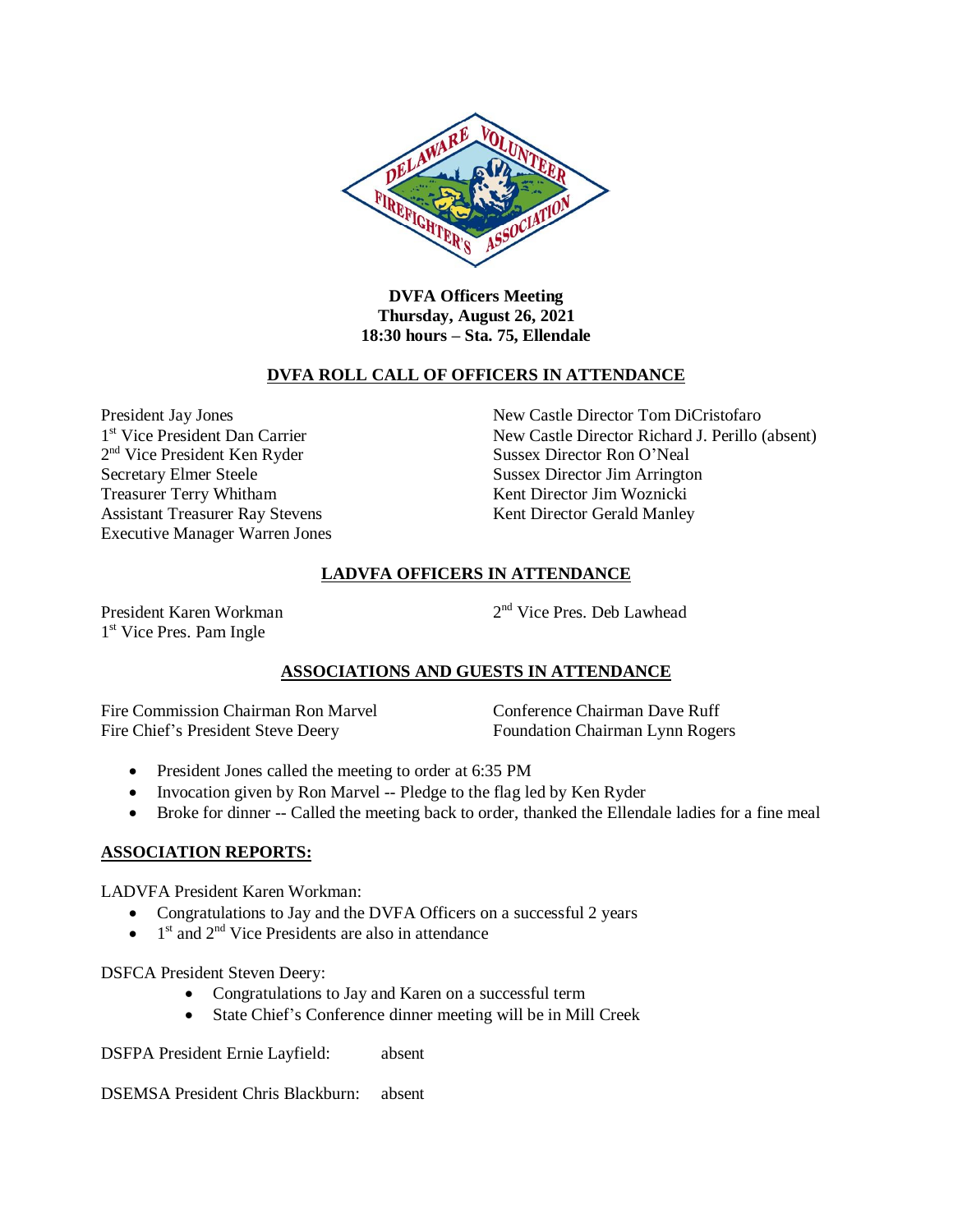### **OFFICER REPORTS:**

President Jay Jones:

- Thanked everyone for their support over the past 2 years, especially during this COVID crisis
- Been a wonderful journey, truly an honor and privilege to have served

1 st Vice President Dan Carrier:

- Congratulated Jay and Karen on a successful 2-year term
- Looking forward to the new year

2<sup>nd</sup> Vice President Ken Ryder:

• Thanked Jay for his time and effort this past 2 years

Secretary Elmer Steele:

- Thanks to everyone for their support the past 2 years.
- Looking forward to the new year

Treasurer Terry Whitham: **(copied and pasted from written report)**

- 1. Revenue since July  $1<sup>st</sup>$  are:
	- Dues- 165,500.00.
	- Misc. Revenue- \$ 318.00.
	- 100<sup>th</sup> Anniversary Sales- \$475.00

## Total Revenue- \$ 166,293.00

Total Expenses for the period- \$ 20,471.82

2. As of July  $31^{st}$ , we show the following balances:

- a. Checking- \$ 258,703.34
- b. Money Market- \$ 163,084.96
- c. Crawford Financial Account- \$ 261,731.29.
- 3. Dues are still outstanding for the following companies; Citizens Hose, Harrington, Georgetown and Memorial.
- 4. The FY21-22 Operations & Special Programs budgets have been prepared and proposed by the F&B Committee for adoption by the board and membership quorum. You have a copy before you.
- 5. Crawford Financial Services is changing brokers from Honor, Townsend & Kent, Inc. to Kestra Financial Inc... We have completed all the required paperwork for the transition.

# **Motion by Tom DiCristofaro and second by Jim Woznicki to accept the FY21-22 budget with the minor changes that were discussed. Motion carried**

Assistant Treasurer Ray Stevens:

Current Account Balances are as follows:

| Conference Checking Account | \$53,199.43 |
|-----------------------------|-------------|
| Conference M/Mkt. Account   | \$80,783.43 |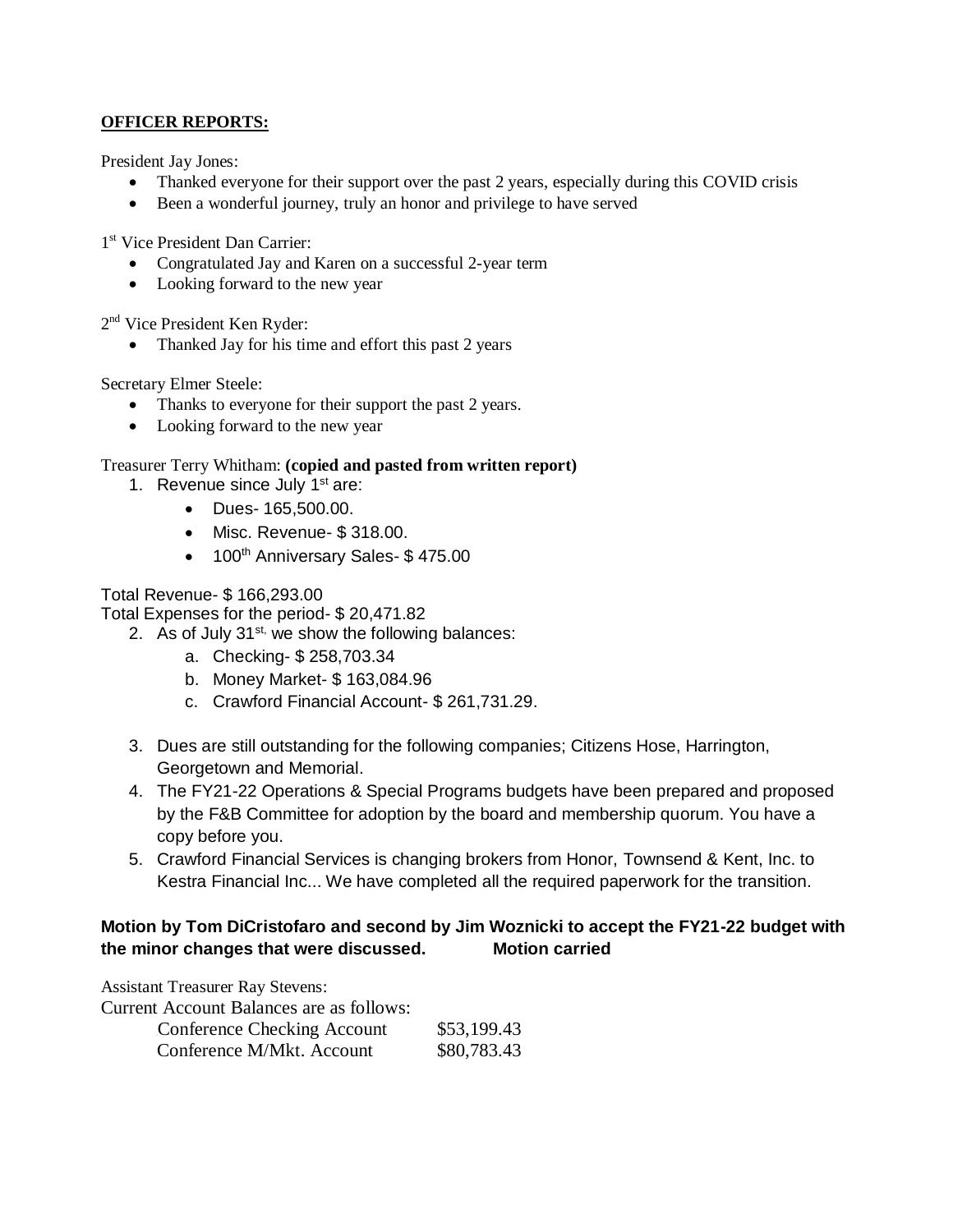REVENUES: Both the DVFA dues totaling \$30,500 and the LADVFA dues totaling \$11,000 have been received. Also received \$31,350.00 to date in Partners-in Progress/Corp. Sponsors and \$8,972.00 in Vendors/Exhibitors.

EXPENSES: A few big-ticket items to mention are:

- 1. The Chase Center on the Riverfront was paid the initial Security Deposit of \$20,750.00 on June 22, 2021. A second payment was paid to Chase on Friday, August 13, 2021 in the amount of \$20,750.00.
- 2. The new Conf. App has been paid totaling \$2,699.00
- 3. The deposit to the D.J. for Meet your host and Ladies Hospitality Night has been paid.
- 4. Riverfront AV Contract totaling \$7,773.26 was paid.
- 5. Delaware Stadium Corp. (Contract for Parking) was paid \$3,250.00

Elmer and I are still working from a "Proposed Conf. Budget" as some of the attendance numbers won't be finalized until August  $30<sup>th</sup>$ 

Delaware State Fire Prevention Commission Ron Marvel:

- Congratulations to the out-going Officers and to the new in-coming Officers
- Discussed traffic ticket money and alderman's courts
- This is an issue that the DVFA should be involved in

Conference Chairman Dave Ruff:

- Thanked everyone for their help with the Conference
- Reminder that mask will be required at the Chase Center

DVFA Foundation Lynn Rogers:

- Back to in-person live meetings again. Meeting in Smyrna
- Looking to do a fund raiser

Foundation report by Ron O'Neal: **(copied and pasted from written report)**

- The Foundation received 19 applications for scholarships for the 2021-2022 scholastic year. Upon review by the Scholarship Committee, 17 applications were found acceptable and those applicants were notified by the Committee Co-Chairs of the results. This year there were 8 successful applicants from New Castle County, 4 from Kent and 5 from Sussex County, each receiving \$1,200 towards furthering their education. Checks were issued on June 30, directly to the selected institutions to be deposited into the students' account to be utilized as necessary.
- As of 2001, this brings the total of scholarships provided to 542, for a total of \$763,070.

#### Recruitment & Retention report by Ron O'Neal: **(copied and pasted from written report)**

- The Firefighter. Delaware.gov website is still somewhat active, with 7 inquiries being registered since the  $1<sup>st</sup>$  of July. Thank you to Warren who has been making the first contacts with those who make inquiries thru that site. The committee will continue to work at contacting those for follow-up progress tracking.
- Still working with Terry Ayers from WBOC on ideas for not only R & R activities, but that of Fire Prevention as well.
- The Kent County R & R Committee, headed by Theresa Taylor, has been working extremely had at participating in activities around the County. They had R & R business cards printed and had a